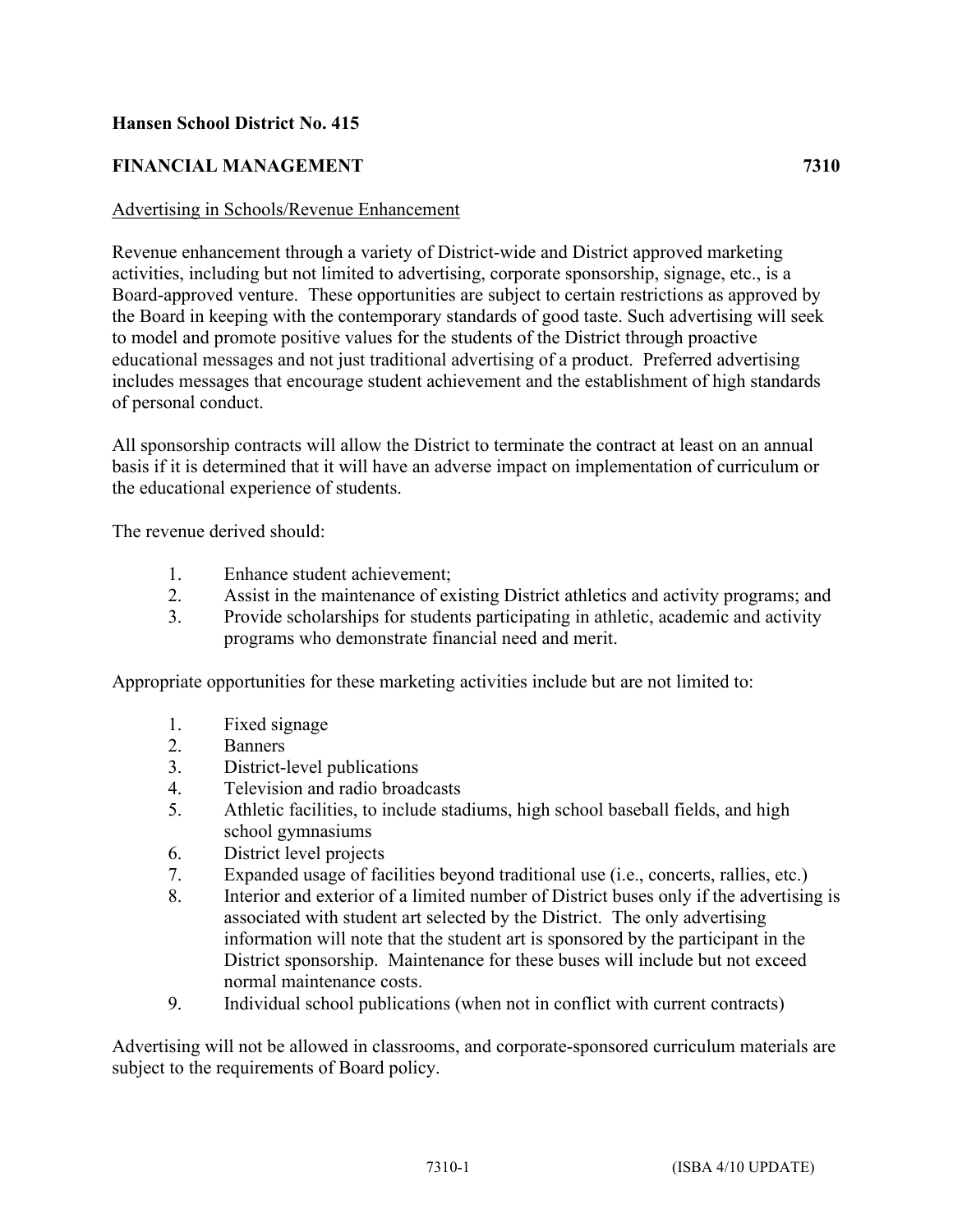The following restrictions will be in place when seeking revenue enhancement. Revenue enhancement activities will not:

- 1. Promote hostility, disorder or violence
- 2. Attack ethnic, racial or religious groups
- 3. Discriminate, demean, harass or ridicule any person or group of persons on the basis of gender
- 4. Be libelous
- 5. Inhibit the functioning of the school and/or District
- 6. Promote, favor or oppose the candidacy of any candidate for election, adoption of any bond/budget issues or any public question submitted at any general, county, municipal or school election
- 7. Be obscene or pornographic as defined by prevailing community standards throughout the District
- 8. Promote the use of drugs, alcohol, tobacco, firearms or certain products that create community concerns
- 9. Promote any religious or political organization
- 10. Use any District or school logo without prior approval
- 11. Use age-inappropriate material

### **Exception**

Nothing herein shall be construed to prevent advertising in publications which are published by student organizations, PTA/PTO, booster club, or other parent groups. Funds received for approved projects involving advertising in said publications may be retained by the schoolrelated group that is sponsoring the activity as a fund-raising event.

#### Solicitations

Salesmen, representatives, or agents shall not solicit or contact pupils, teachers, or other employees in the school buildings or on school grounds without prior approval.

| Cross Reference:  | 2100<br>2500<br>2520<br>8250                                                              | <b>Curriculum Development and Assessment</b><br><b>Library Materials</b><br><b>Curricular Materials</b><br>Guidelines for Food and Beverages Sales             |
|-------------------|-------------------------------------------------------------------------------------------|----------------------------------------------------------------------------------------------------------------------------------------------------------------|
| Legal References: | 42 USC § 1758b, § 204<br>42 USC § 1771 et seq.<br>42 USC § 1751 et seq.<br>7 CFR § 210.30 | Local-School Wellness Policy<br>Child Nutrition Act of 1966<br>National School Lunch Act<br><b>School Nutritional Program Professional</b><br><b>Standards</b> |

Policy History: Adopted on: 3-14-16